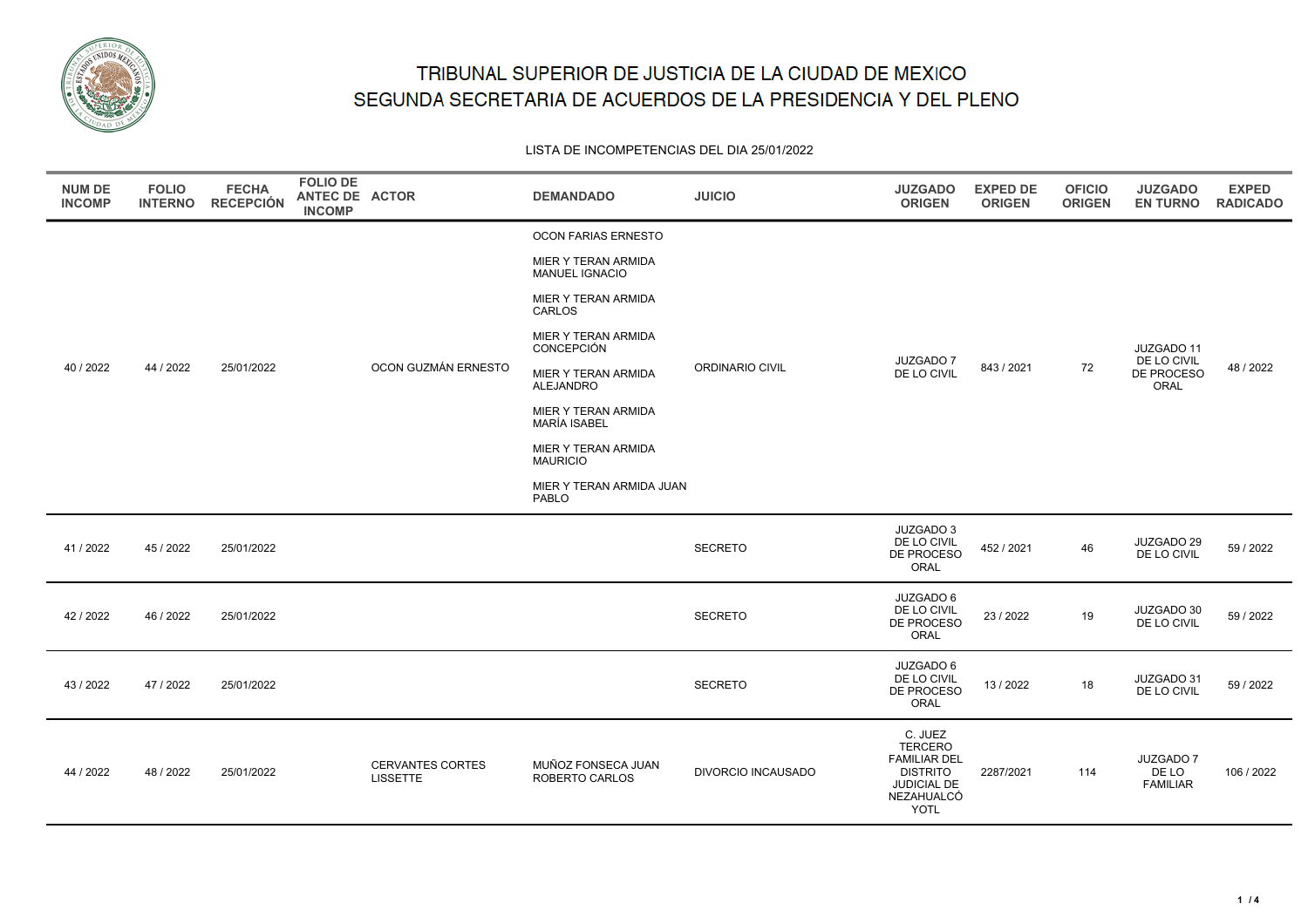

LISTA DE INCOMPETENCIAS DEL DIA 25/01/2022

| <b>NUM DE</b><br><b>INCOMP</b> | <b>FOLIO</b><br><b>INTERNO</b> | <b>FECHA</b><br><b>RECEPCIÓN</b> | <b>FOLIO DE</b><br>ANTEC DE ACTOR<br><b>INCOMP</b> |                                                                                           | <b>DEMANDADO</b>                                                       | <b>JUICIO</b>         | <b>JUZGADO</b><br><b>ORIGEN</b>                                                                                                  | <b>EXPED DE</b><br><b>ORIGEN</b> | <b>OFICIO</b><br><b>ORIGEN</b> | <b>JUZGADO</b><br><b>EN TURNO</b>                             | <b>EXPED</b><br><b>RADICADO</b> |
|--------------------------------|--------------------------------|----------------------------------|----------------------------------------------------|-------------------------------------------------------------------------------------------|------------------------------------------------------------------------|-----------------------|----------------------------------------------------------------------------------------------------------------------------------|----------------------------------|--------------------------------|---------------------------------------------------------------|---------------------------------|
| 45 / 2022                      | 49 / 2022                      | 25/01/2022                       |                                                    | <b>CENTENO CONTRERAS</b><br>MARÍA FERNANDA                                                | <b>GARCÍA GARCÍA GABRIEL</b>                                           | DIVORCIO INCAUSADO    | C. JUEZ<br><b>TERCERO</b><br><b>FAMILIAR DEL</b><br><b>DISTRITO</b><br>JUDUCIAL DE<br>NEZAHUALCÓ<br>YOTL,<br>ESTADO DE<br>MÉXICO | 2455/2021                        | 6070/2021                      | <b>JUZGADO 8</b><br>DE LO<br><b>FAMILIAR</b>                  | 106 / 2022                      |
| 46 / 2022                      | 50 / 2022                      | 25/01/2022                       |                                                    | ADMINISTRADORA DE<br>CAPITAL HUMANO Y<br>NÓMINAS, S.R.L. DE C.V.<br>ZAVALETA MENDOZA ELSA | ABREGO MOLINA GLORIA<br><b>SUSANA</b>                                  | ORDINARIO CIVIL       | JUZGADO 29<br>DE LO CIVIL                                                                                                        | 203 / 2021                       | 66/2022                        | JUZGADO 13<br>DE LO CIVIL<br>DE PROCESO<br>ORAL               | 48 / 2022                       |
| 47 / 2022                      | 51 / 2022                      | 25/01/2022                       |                                                    | SISTEMA DE CRÉDITO<br>AUTOMOTRIZ, S.A. DE C.V.                                            | <b>JIMÉNEZ PÉREZ FIDEL</b><br>LOMAS DOMÍNGUEZ<br>ANABELL               | VIA DE APREMIO - CJA  | JUZGADO 41<br>DE LO CIVIL<br>DE PROCESO<br>ORAL                                                                                  | 1/2022                           | 78                             | JUZGADO 32<br>DE LO CIVIL                                     | 59 / 2022                       |
| 48 / 2022                      | 52 / 2022                      | 25/01/2022                       |                                                    | MUÑIZ LÓPEZ DAVID                                                                         | <b>VARGAS ARCINIEGA ROSA</b><br>MARÍA<br>JUÁREZ SÁNCHEZ CARLOS<br>RAÚL | <b>ORAL MERCANTIL</b> | JUZGADO 63<br>DE LO CIVIL                                                                                                        | 923 / 2021                       | 318/2022                       | JUZGADO 12<br>DE LO CIVIL<br>DE PROCESO<br>ORAL               | 48 / 2022                       |
| 49 / 2022                      | 53 / 2022                      | 25/01/2022                       |                                                    | MUÑIZ LÓPEZ DAVID                                                                         | VARGAS ARCINIEGA ROSA<br>MARÍA<br>JUÁREZ SÁNCHEZ CARLOS<br>RAÚL        | ORAL MERCANTIL        | JUZGADO 63<br>DE LO CIVIL                                                                                                        | 921 / 2021                       | 319/2022                       | <b>JUZGADO 14</b><br>DE LO CIVIL<br>DE PROCESO<br><b>ORAL</b> | 48 / 2022                       |
| 50 / 2022                      | 54 / 2022                      | 25/01/2022                       |                                                    |                                                                                           |                                                                        | <b>SECRETO</b>        | JUZGADO 40<br>DE LO CIVIL<br>DE PROCESO<br>ORAL                                                                                  | 972 / 2021                       | 1400                           | JUZGADO 38<br>DE LO CIVIL<br>DE PROCESO<br>ORAL               | 48 / 2022                       |
| 51 / 2022                      | 55 / 2022                      | 25/01/2022                       |                                                    |                                                                                           |                                                                        | <b>SECRETO</b>        | JUZGADO 63<br>DE LO CIVIL                                                                                                        | 15/2022                          | 367/2022                       | JUZGADO 15<br>DE LO CIVIL<br>DE PROCESO<br>ORAL               | 48 / 2022                       |
| 52 / 2022                      | 56 / 2022                      | 25/01/2022                       |                                                    |                                                                                           |                                                                        | <b>SECRETO</b>        | JUZGADO 63<br>DE LO CIVIL                                                                                                        | 17/2022                          | 366/2022                       | JUZGADO 16<br>DE LO CIVIL<br>DE PROCESO<br>ORAL               | 49 / 2022                       |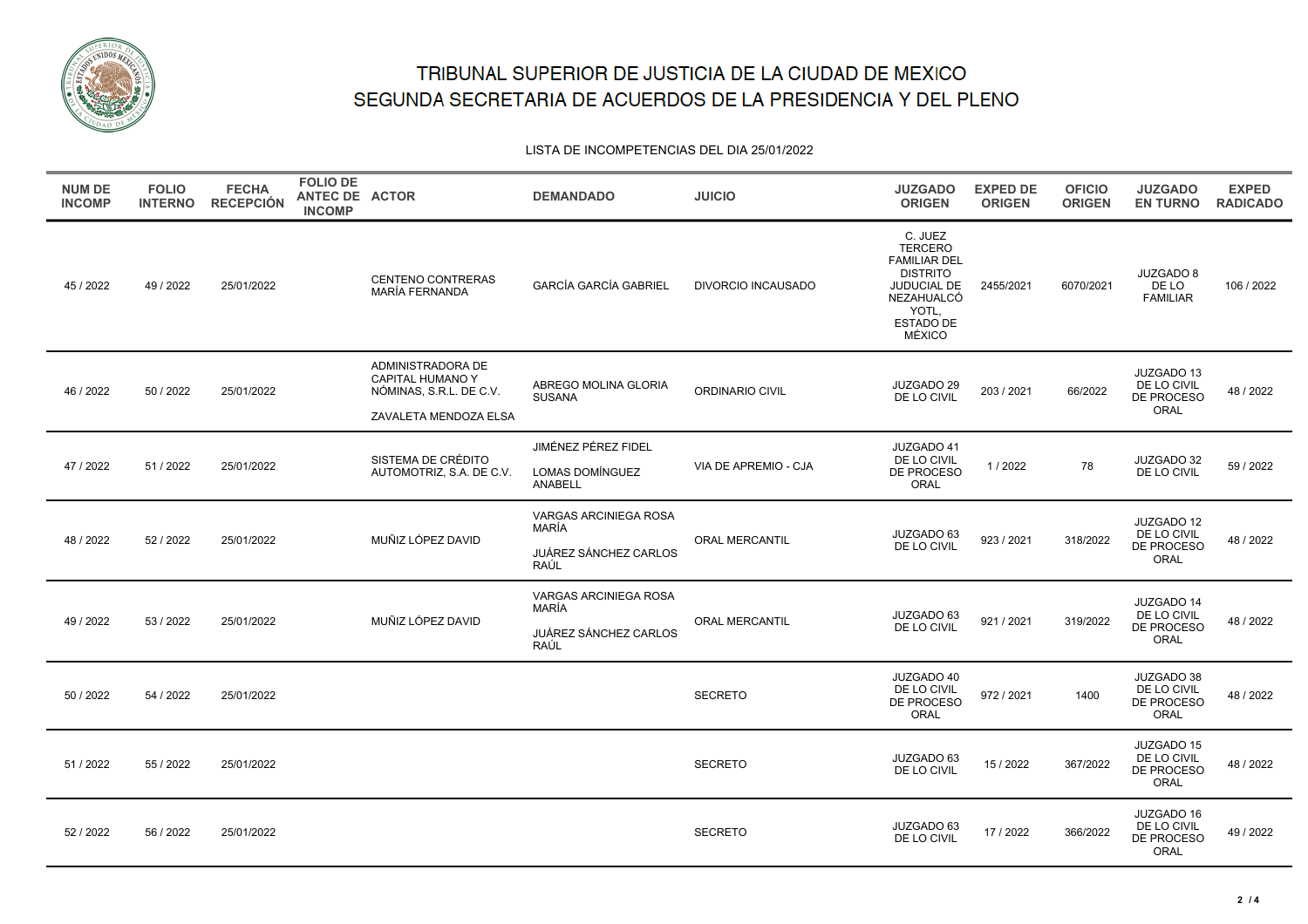

LISTA DE INCOMPETENCIAS DEL DIA 25/01/2022

| <b>NUM DE</b><br><b>INCOMP</b> | <b>FOLIO</b><br><b>INTERNO</b> | <b>FECHA</b><br><b>RECEPCIÓN</b> | <b>FOLIO DE</b><br>ANTEC DE ACTOR<br><b>INCOMP</b> |                                                                                                                                                 | <b>DEMANDADO</b>                                                                                                             | <b>JUICIO</b>       | <b>JUZGADO</b><br><b>ORIGEN</b>                                                                                                                                                                   | <b>EXPED DE</b><br><b>ORIGEN</b> | <b>OFICIO</b><br><b>ORIGEN</b> | <b>JUZGADO</b><br><b>EN TURNO</b>               | <b>EXPED</b><br><b>RADICADO</b> |
|--------------------------------|--------------------------------|----------------------------------|----------------------------------------------------|-------------------------------------------------------------------------------------------------------------------------------------------------|------------------------------------------------------------------------------------------------------------------------------|---------------------|---------------------------------------------------------------------------------------------------------------------------------------------------------------------------------------------------|----------------------------------|--------------------------------|-------------------------------------------------|---------------------------------|
| 53 / 2022                      | 57 / 2022                      | 25/01/2022                       |                                                    | MIRANDA DOMÍNGUEZ<br><b>WENDY ALEJANDRA</b>                                                                                                     | TELLO SERRANO JOHN<br><b>MITCHEL</b>                                                                                         | <b>CONTROVERSIA</b> | JUZGADO 8<br>DE LO<br><b>FAMILIAR DE</b><br><b>PROCESO</b><br>ORAL                                                                                                                                | 1166 / 2021                      | S/N                            | JUZGADO 10<br>DE LO<br><b>FAMILIAR</b>          | 106 / 2022                      |
| 54 / 2022                      | 58 / 2022                      | 25/01/2022                       |                                                    | MANUEL ARZATE GABRIEL                                                                                                                           | <b>VILLAMAR VIGUERAS</b><br><b>NEFTALI</b><br>CASTILLO DE VILLAMAR<br><b>JUANA</b>                                           | ORDINARIO CIVIL     | JUZGADO 39<br>DE LO CIVIL<br>DE PROCESO<br>ORAL                                                                                                                                                   | 979 / 2021                       | 27/2022                        | JUZGADO 28<br>DE LO CIVIL                       | 59 / 2022                       |
| 55 / 2022                      | 59 / 2022                      | 25/01/2022                       |                                                    | HERRERA LARA JESÚS<br><b>ERNESTO</b>                                                                                                            | GARCÍA DÍAZ MARÍA DE LOS<br>ÁNGELES                                                                                          | DIVORCIO INCAUSADO  | C. JUEZ<br><b>CUARTO</b><br><b>FAMILIAR DE</b><br>PRIMERA<br><b>INSTANCIA</b><br><b>DEL</b><br>SEGUNDO<br><b>DISTRITO</b><br><b>JUDICIAL CON</b><br>CABECERA<br>EN ALTAMIRA,<br><b>TAMAULIPAS</b> | 1195/2018                        | 4332/2021                      | JUZGADO 9<br>DE LO<br><b>FAMILIAR</b>           | 109 / 2022                      |
| 56 / 2022                      | 60 / 2022                      | 25/01/2022                       |                                                    | MARTÍNEZ CHÁVEZ<br><b>BENJAMÍN</b>                                                                                                              | JARAMILLO HERNÁNDEZ<br>NORMA CLEOTILDE<br><b>JARAMILLO HERNÁNDEZ</b><br><b>ISRAEL</b><br>JARAMILLO HERNÁNDEZ<br><b>EDGAR</b> | <b>ORAL CIVIL</b>   | JUZGADO 7<br>DE LO CIVIL                                                                                                                                                                          | 889 / 2021                       | 0132                           | JUZGADO 10<br>DE LO CIVIL<br>DE PROCESO<br>ORAL | 48 / 2022                       |
| 57 / 2022                      | 61 / 2022                      | 25/01/2022                       |                                                    | DEL MORAL ROSALES MARÍA<br><b>ANTONIETA</b><br>MITEL TELEFÓNICA, S.A. DE<br>C.V.<br>HEROLD ADMINISTRACIÓN,<br>S.C.<br>GRUPO RIVER, S.A. DE C.V. | SCOTIABANK INVERLAT, S.A.<br>INSTITUCIÓN DE BANCA<br>MÚLTIPLE, GRUPO<br>FINANCIERO SCOTIABANK<br><b>INVERLAT</b>             | ORAL MERCANTIL      | JUZGADO 63<br>DE LO CIVIL                                                                                                                                                                         | 932 / 2021                       | 365/2022                       | JUZGADO 17<br>DE LO CIVIL<br>DE PROCESO<br>ORAL | 48 / 2022                       |